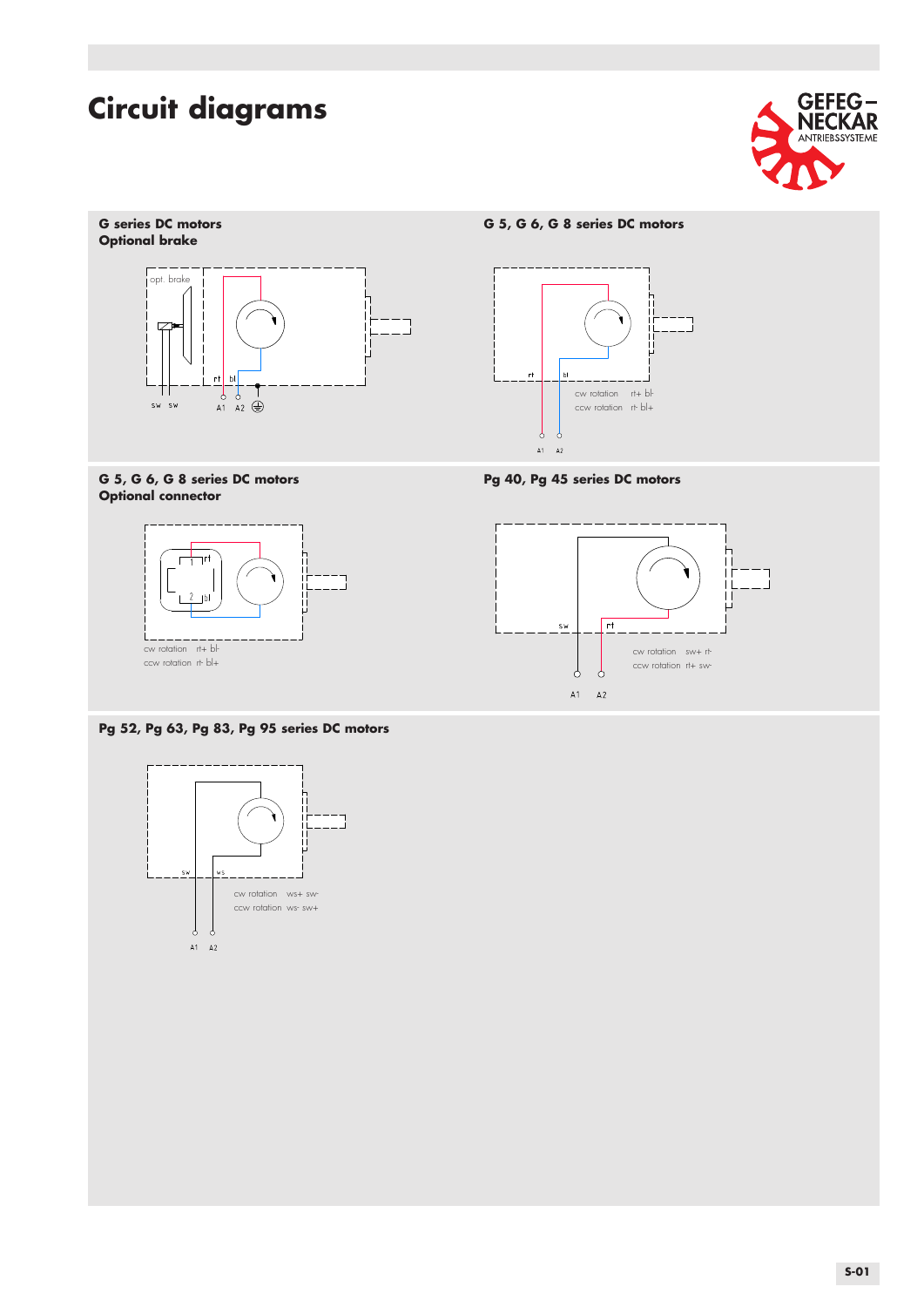

### **Eg 71, Eg 86, Eg 90 series motors**



**Es 71, Es 86, Es 90 series motors D5 series AC motors**









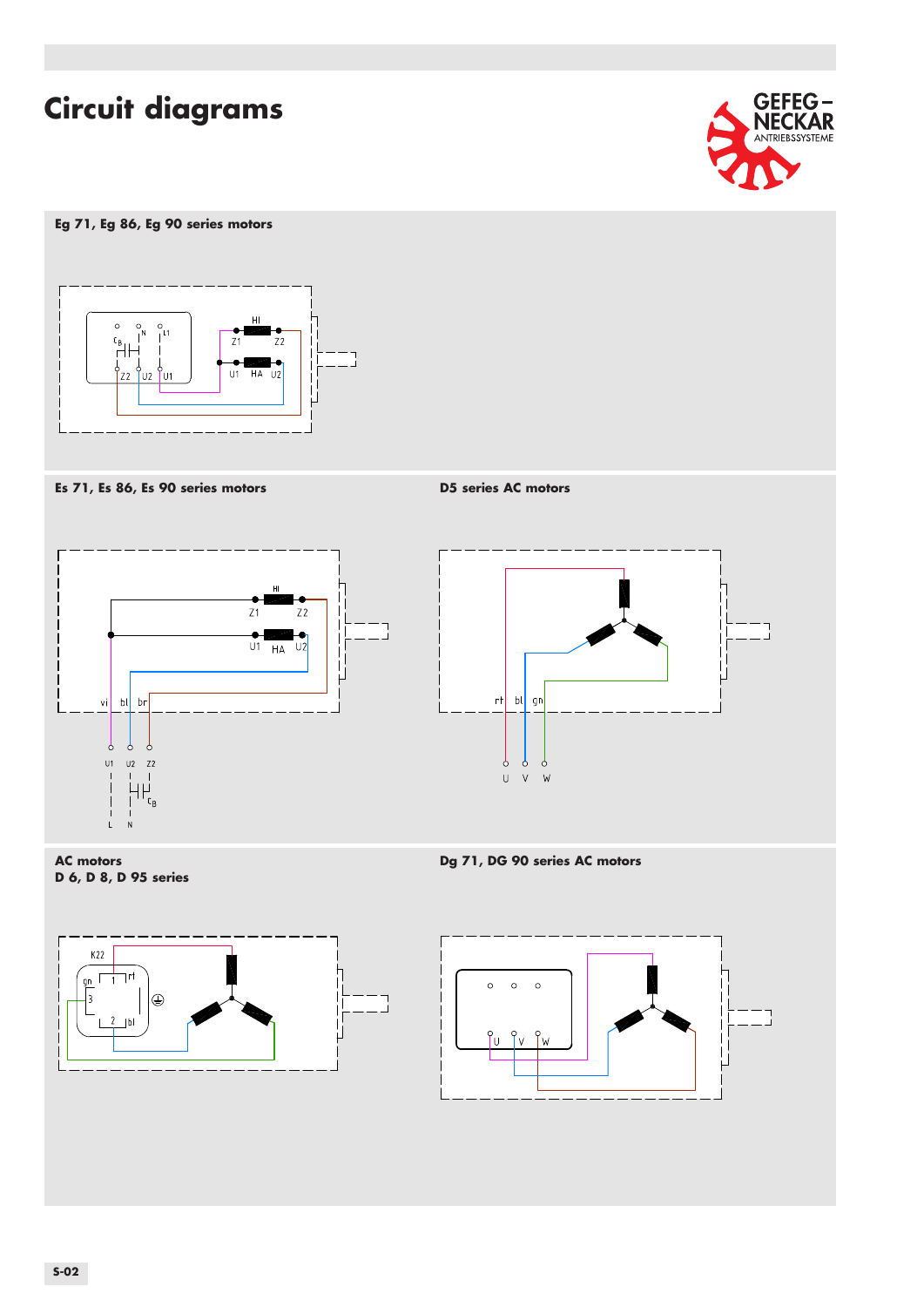



⊕





**K, D series AC motors Network (Reserves)**<br> **K, D series AC motors**<br> **Optional PTC resistor Network (Resp. 2004) Optional thermoswitch** 



 $\overline{\bigoplus}$ 

K series AC motors **K** 6, K 8, K 95 series AC motors

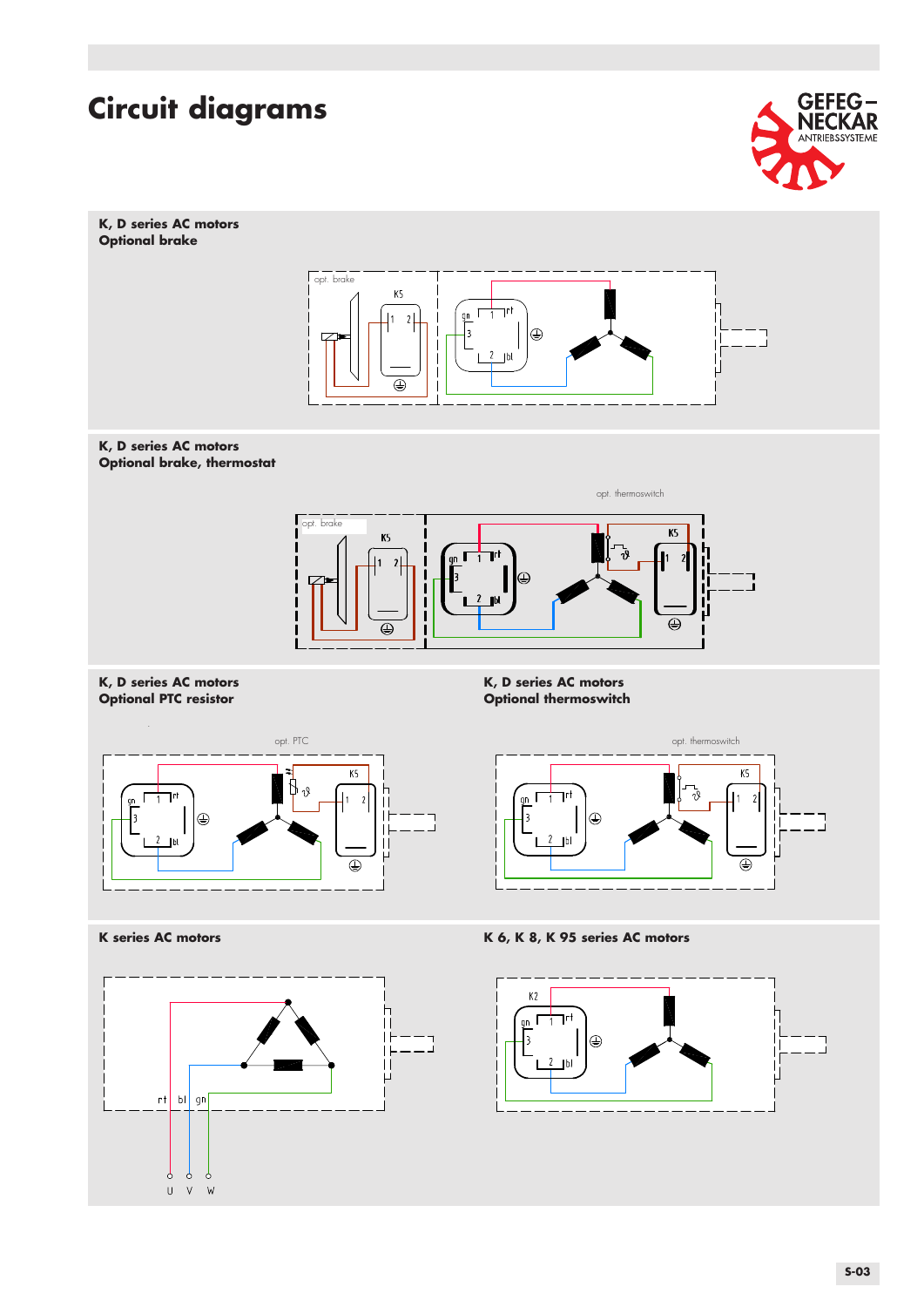

### **KD 6, KD 8 series motors**









### **N, MH series motors RI series rotary encoders**





### **U series AC-DC motors**